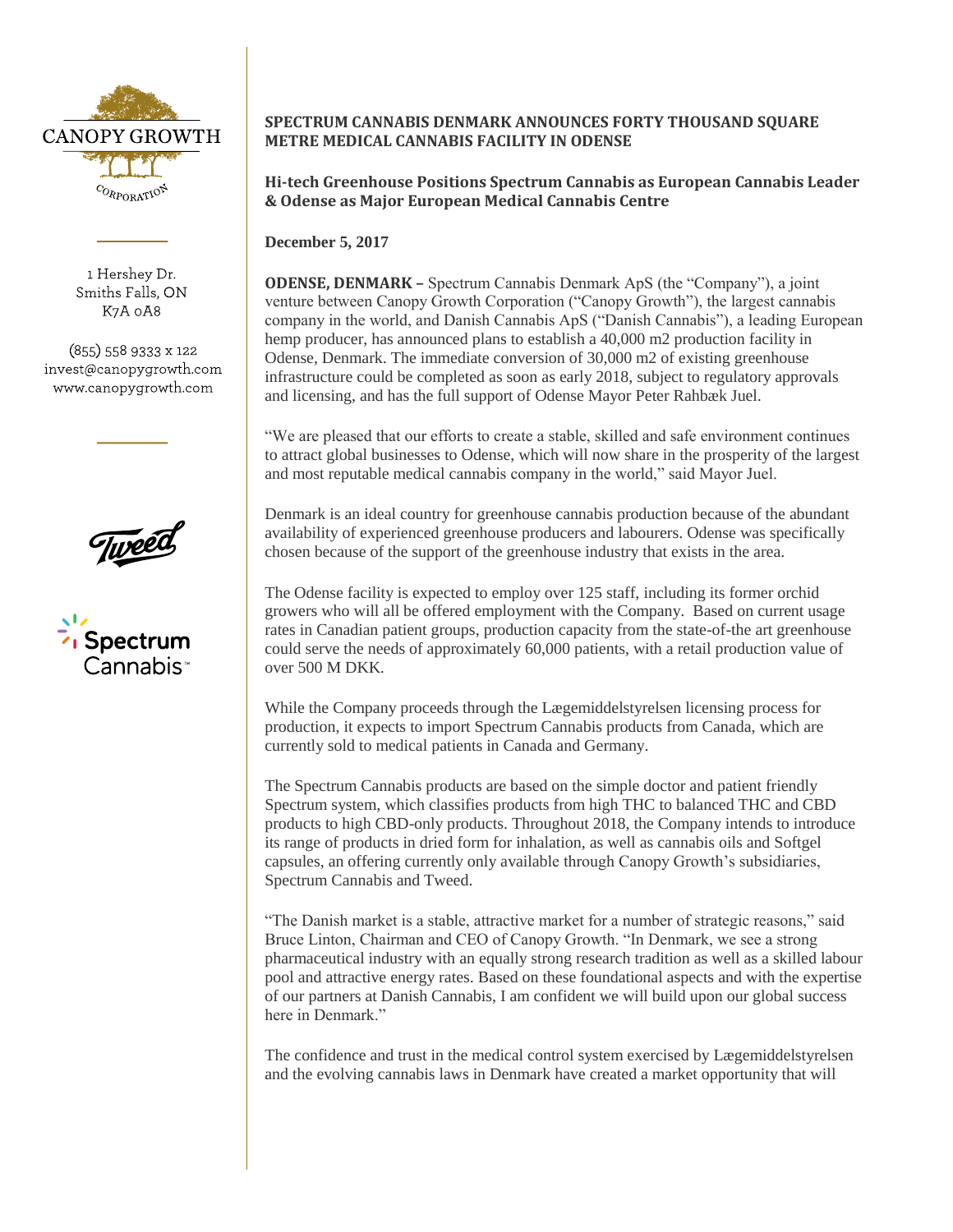create jobs for the community of Odense while also improving the health and quality of lives of Danish people suffering from chronic illnesses by providing a safe and consistent supply of high quality medical cannabis products.

Subject to regulatory approvals, a variety of Spectrum Cannabis products will be available throughout 2018, including over ten dried cannabis strains, and ingestible cannabis oils available in liquid and Softgel capsule formats.

Here's to Future Danish Growth.

Contact:

Jordan Sinclair Director of Communications [Jordan@tweed.com](mailto:Jordan@tweed.com) 613-769-4196

Investor Relations Tyler Burns [Tyler.burns@canopygrowth.com](mailto:Tyler.burns@canopygrowth.com) 855-558-9333 ex 122

Director: Bruce Linton [tmx@tweed.com](mailto:tmx@tweed.com)